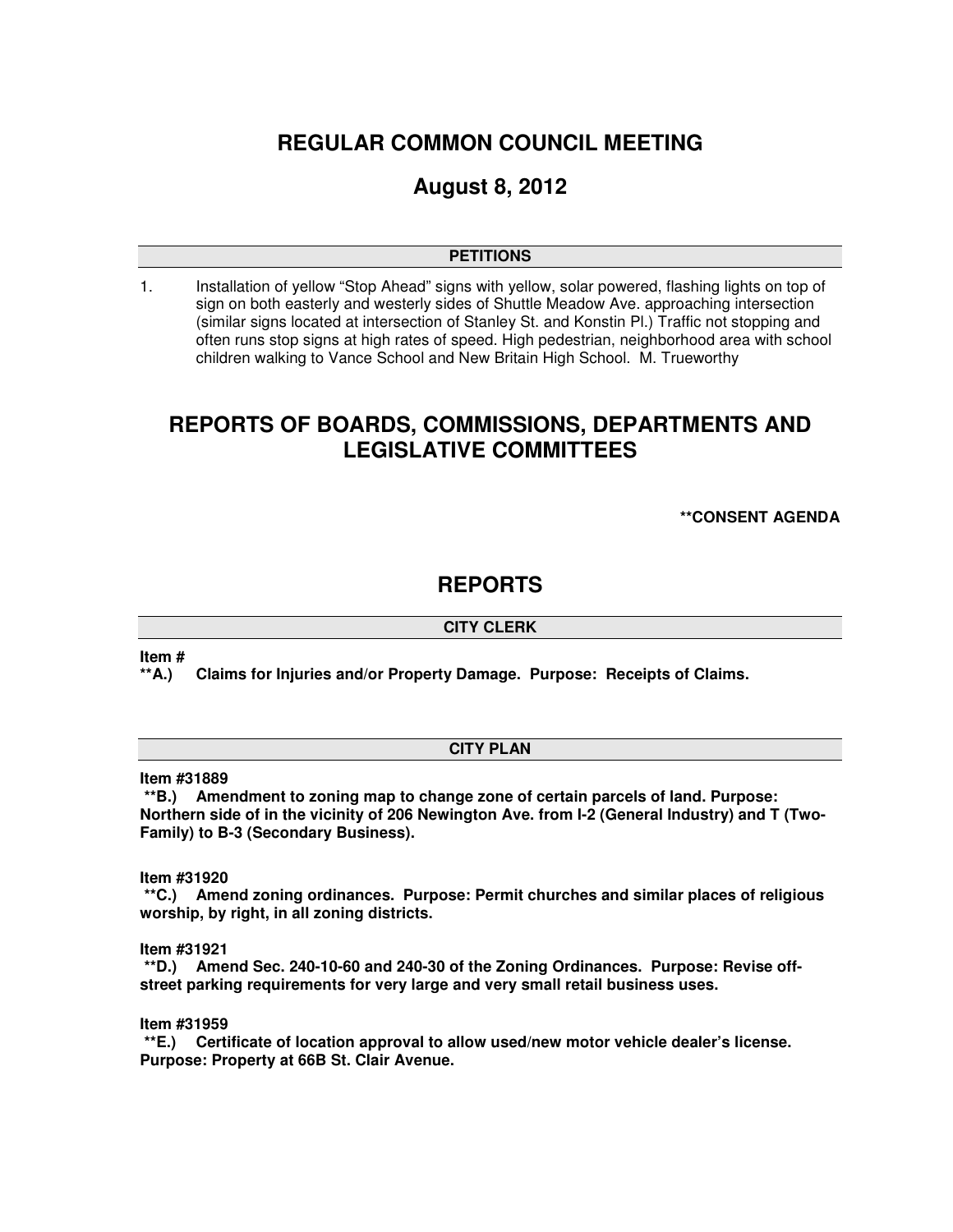#### **CORPORATION COUNSEL**

### **Item #**

 **\*\*F.) Status to Council: Keller v. City of New Britain, et al. Purpose: Executive session update on active litigation.** 

### **Item #**

**\*\*G.) Status to Council: Walsh v. Gagliardi, et al. Purpose: Executive session update on active litigation.** 

#### **FINANCE/PURCHASING DIVISION**

#### **Item #**

 **\*\*H.) Public Bid No. 3678. Purpose: Fence Replacement Project at Fairview Cemetery for Public Works Department.** 

# **Item #**

Public Bid No. 3684. Purpose: Wireless Network System for Public Safety **Telecommunications Department.** 

## **Item #**

 **\*\*J.) Public Bid No. 3687. Purpose: Enterprise Storage and Backup System for Public Safety Telecommunications Department.** 

#### **Item #**

 **\*\*K.) Sole Source. Purpose: Inspections and Repairs to Vertical Turbine Pumps for New Britain Water Department.** 

#### **Item #**

 **\*\*L.) Professional Services. Purpose: Repair of Traffic Control Signal, Intersection of Corbin Avenue and Osgood Avenue.** 

#### **Item #**

 **\*\*M.) On-Call Engineering Services. Purpose: Redevelopment Feasibility Study – Berkowitz Building.**

#### **Item #**

 **\*\*N.) Cooperative Purchasing. Purpose: H/P Doman Controllers for Public Safety Telecommunications Department.** 

#### **Item #**

 **\*\*O.) Cooperative Purchasing. Purpose: Workstations, Rail Kits and Monitors for New Dispatch Center and Related Activities.** 

#### **Item #**

 **\*\*P.) On-Call Engineering Services. Purpose: Connectivity Plan for Downtown New Britain.**

#### **Item #**

 **\*\*Q.) Cooperative Purchasing. Purpose: Ford Taurus Police Interceptors for New Britain Police Department.**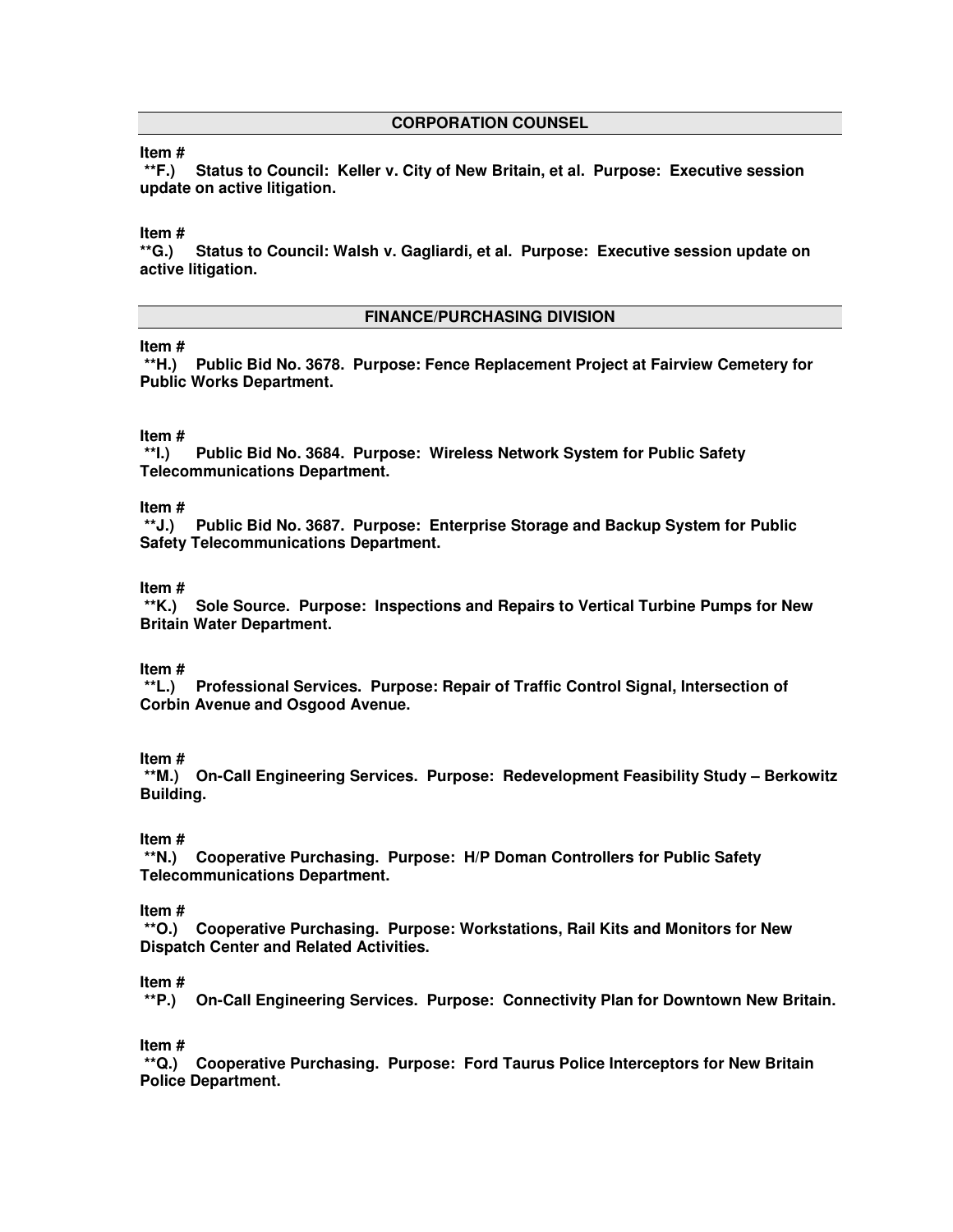## **MAYOR**

**Item #** 

**\*\*Q.1) Michael Ronalter. Purpose: Appointment of Fire Marshal of the City of New Britain.** 

#### **PUBLIC WORKS**

## **Item #31789**

 **\*\*R.) Installation of Street Light on Stewart Street. Purpose: Installed by CL&P.** 

**Item #31916** 

 **\*\*S.) Installation of guardrail in front of 793 East Street. Purpose: Not recommending installing guardrail.** 

**Item #31917** 

 **\*\*T.) Installation of Speed Bumps on Commonwealth Avenue. Purpose: Final decision made by Police Commissioners.** 

#### **TAX DEPARTMENT**

**Item #** 

 **\*\*U.) Tax Abatements, Corrections and Refunds.** 

## **ITEMS BACK FROM COMMITTEE**

## **LICENSE COMMITTEE**

**Item #31954** 

 **\*\*V.) Saint Mary Roman Catholic Church Festival – August 11, 2012. Purpose: License be issued for purpose of conducting their annual festival.** 

**COMMITTEE ON ADMINISTRATION, FINANCE AND LAW** 

**Item #31816** 

 **\*\*W.) Code of Ordinances be amended by adding new Division 18. Purpose: Information Technology and Telecommunications Commission and Section 2-330.** 

**Item #31914** 

**\*\*X.) Chapter 2 of the Code of Ordinances be amended by adding new Article XVII. Purpose: Humane Commission.** 

**Item #** 

**\*\*X.1) Claims Sub-Committee. Purpose: Settlement of Claims.** 

# **RESOLUTIONS BACK FROM COMMITTEE**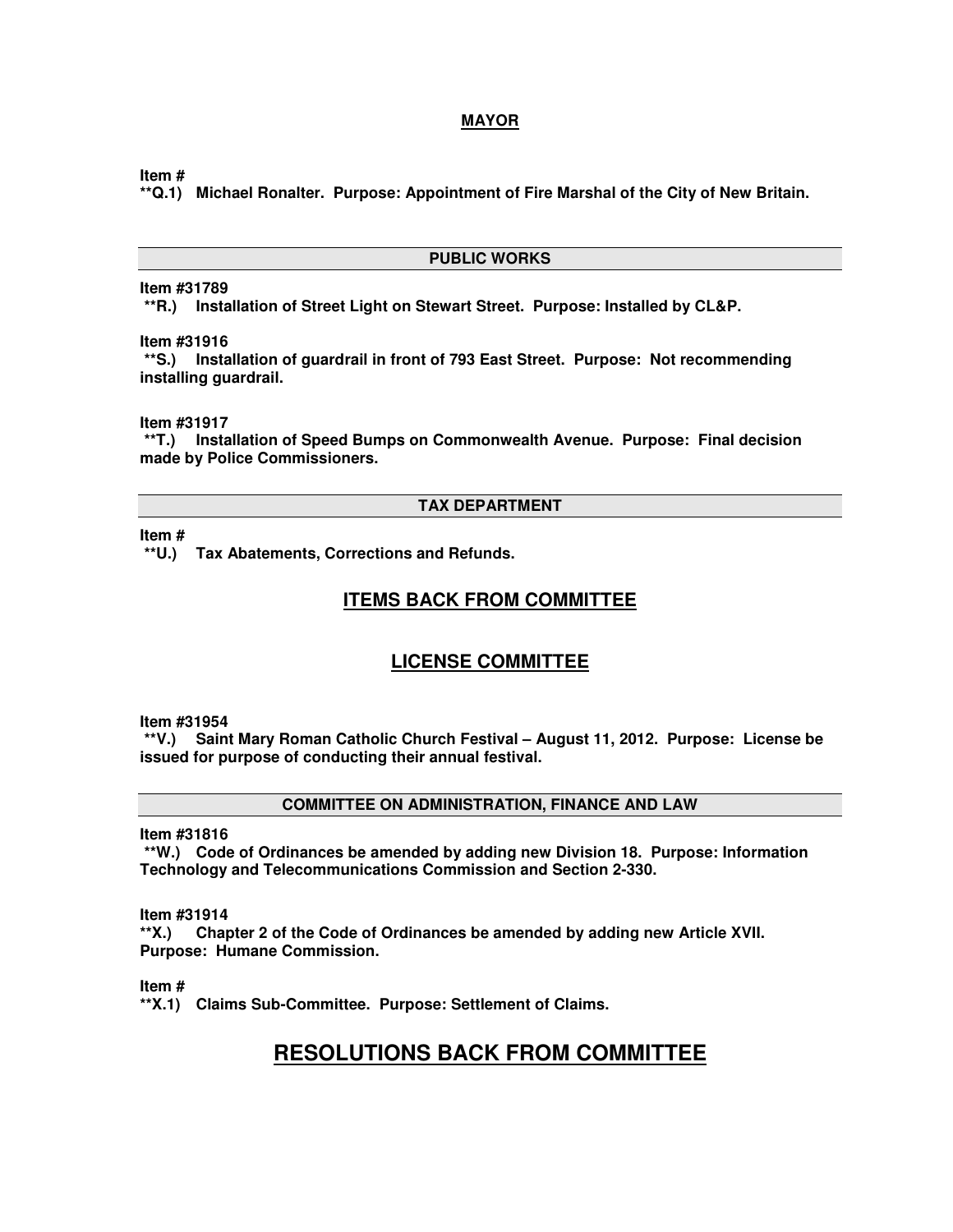#### **Item #31954**

**1.) Saint Mary Roman Catholic Church Festival – August 11, 2012. Purpose: Licensed be issued for purpose of conducting their annual festival. L. Hermanowski** 

# **Item #31816**

**2.) Code of Ordinances be amended by adding new Division 18. Purpose: Information Technology and Telecommunications Commission and Section 2-330. M. Trueworthy, S. Bielinski** 

#### **Item #31914**

**3.) Chapter 2 of the Code of Ordinances be amended by adding new ARTICLE XVII. Purpose: Humane Commission. E. Magnuszewski** 

# **NEW RESOLUTIONS**

# **Item #**

**4.) Design of Allen Street Drainage Improvement/Reconstruction Project. Purpose: Issue Purchase Order to Cardinal Engineering Associates, Inc. T. Collins, C. Carlozzi, Jr., E. Magnuszewski, W. Pabon, E. Sanchez** 

#### **Item #**

**5.) Budget Transfer – LOCIP - \$86,432 – Public Works Department. Purpose: Traffic signal projects at Myrtle/Burritt and Clinton/Corbin to Downtown Streetscape Improvement project. T. Collins, E. Magnuszewski, C. Carlozzi, Jr., W. Pabon, E. Sanchez** 

#### **Item #**

**6.) Budget Amendment – Police Department. Purpose: Allocate funds accumulated in the Drug Investigation Fund to purchase interactive training simulator. S. Bielinski, C. Carlozzi, Jr., R. Centeno, L. Hermanowski, W. Pabon, E. Sanchez** 

#### **Item #**

**7.) Budget Amendment – Police Department. Purpose: Allocate funds accumulated in Drug Investigation Fund to purchase uniforms for Police Department SWAT Team. S. Bielinski, C. Carlozzi, Jr., R. Centeno, L. Hermanowski, W. Pabon, E. Sanchez** 

#### **Item #**

**8.) Bituminous Pavement Rehabilitation of City Streets. Purpose: Extend the payment life of approximately twenty-four streets in the City. T. Collins, C. Carlozzi, Jr., E. Magnuszewski, W. Pabon, E. Sanchez** 

#### **Item #**

**9.) Budget Adoption – Police Department. Purpose: Assist in the investigation of crimes involving firearms and any gang activity. S. Bielinski, C. Carlozzi, Jr., R. Centeno, L. Hermanowski, W. Pabon, E. Sanchez** 

#### **Item #**

**10.) Willow Brook Signage Program. Purpose: Contract Renewal – Stanley Black and Decker. S. Black, R. Brown, D. DeFronzo, J. Giantonio, E. Magnuszewski, E. Sanchez**